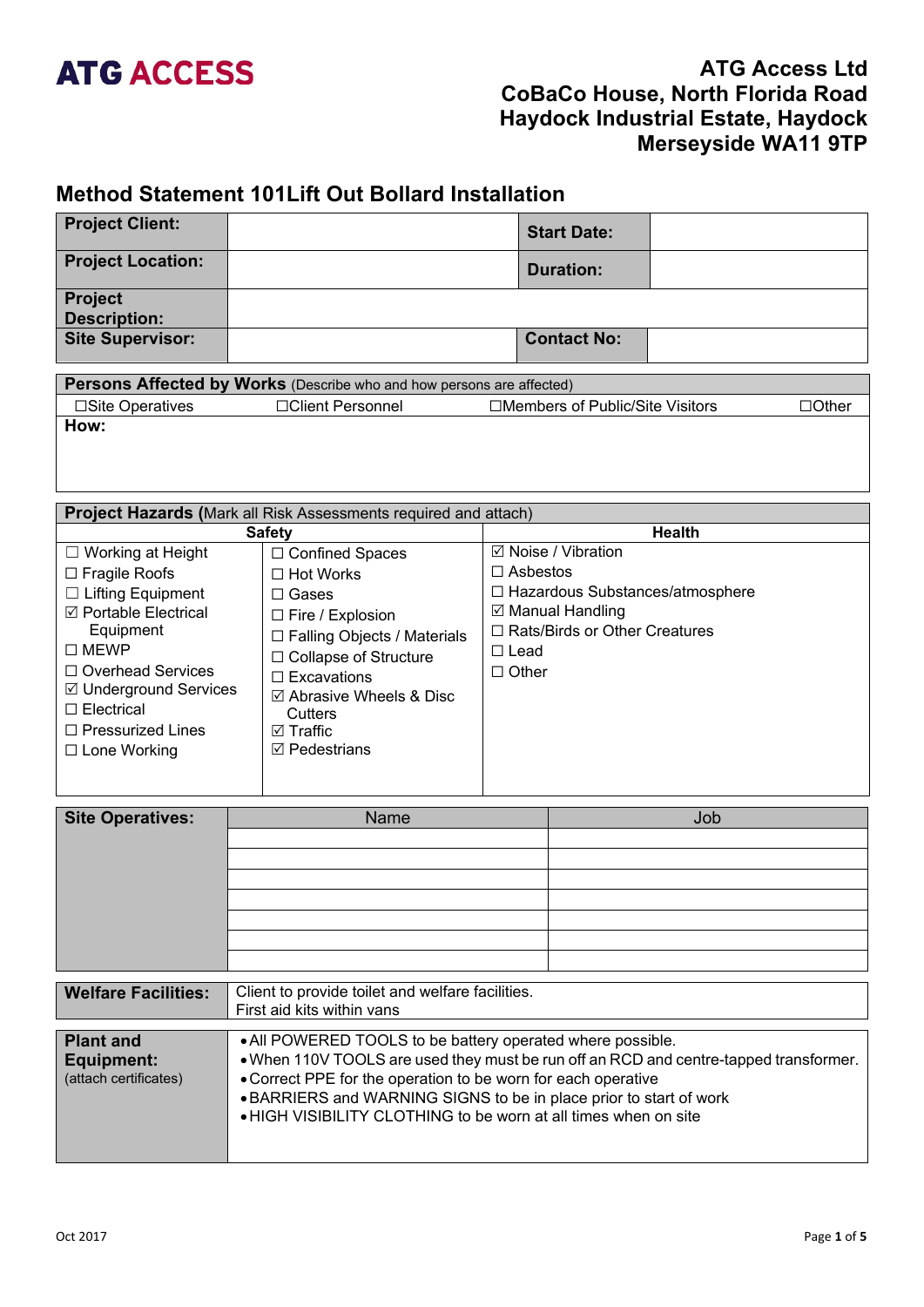| <b>Method of Works /</b><br>Sequence:<br>To be completed by<br>PM prior to work |      | • Site specific Risk Assessments are to be compiled prior to start of work<br>• Tool box talk to be completed prior to start of work (if required by site)<br>· Installation of equipment as per approved procedure;                                                                                                       |  |  |
|---------------------------------------------------------------------------------|------|----------------------------------------------------------------------------------------------------------------------------------------------------------------------------------------------------------------------------------------------------------------------------------------------------------------------------|--|--|
|                                                                                 | 1.1  | Client to identify bollard locations.                                                                                                                                                                                                                                                                                      |  |  |
|                                                                                 | 1.2  | Mark a 350mm square around the bollard centre using paint spray.                                                                                                                                                                                                                                                           |  |  |
|                                                                                 | 1.3  | Barrier off area to be excavated to the public (and if necessary)<br>place diversions in place for vehicle and pedestrian traffic using<br>relevant signage (See RA for - pedestrians and traffic)                                                                                                                         |  |  |
|                                                                                 | 1.4  | Refer to service drawings and CAT scan the area to be excavated.<br>If the CAT scan indicates any additional services, ensure these are<br>marked on the ground using paint marker spray or similar. (See RA<br>- Underground Services & Portable Electrical Equipment)                                                    |  |  |
|                                                                                 | 1.5  | All construction plant and mechanical lifting equipment (if required)<br>must be certified safe and fit for use. (See RA - Lifting Equipment)                                                                                                                                                                              |  |  |
|                                                                                 | 1.6  | To begin excavation, slot cut the surface to a depth of 75mm with a<br>cutting disc. Face Shield to be worn (See RA - Abrasive Wheels)                                                                                                                                                                                     |  |  |
|                                                                                 | 1.7  | Break out the centre square with mechanical breaking equipment.<br>(See RA – Manual Handling & Noise and Vibration).                                                                                                                                                                                                       |  |  |
|                                                                                 | 1.8  | Excavate a centrally placed 350mm square to a depth of 450mm.<br>Ensure the excavation measurements are checked at regular<br>intervals to ensure they are correct. Routinely re-check the<br>excavation with the CAT scanner as the dig progresses.                                                                       |  |  |
|                                                                                 | 1.9  | If at any time an underground service is broken, clear the area and<br>notify the service owner and relevant authorities, attempts should be<br>made to contain any leakage only if safe to do so.                                                                                                                         |  |  |
|                                                                                 | 1.10 | Pour pea shingle into the excavation to a depth of around 100mm.                                                                                                                                                                                                                                                           |  |  |
|                                                                                 | 1.11 | If a mechanical lifting aide is required to assist lifting the bollard into<br>the excavation, safe lifting methods must be adopted and all lifting<br>ancillaries must be certified fit for use.                                                                                                                          |  |  |
|                                                                                 | 1.12 | Lower and set the bollard assembly in the hole and ensure the top<br>of the lid box sits 6mm proud of the road surface. Adjust the depth<br>of pea shingle as necessary to achieve the required bollard depth.                                                                                                             |  |  |
|                                                                                 | 1.13 | Fill the remainder of the excavation with a concrete mix (3 parts<br>gravel, 2 parts sand and 1 part cement).                                                                                                                                                                                                              |  |  |
|                                                                                 | 1.14 | Smooth the concrete off to either sub-level or finished floor level,<br>surface dependant. If finishing concrete at sub base level then less<br>pea gravel should be added to maintain the 300mm depth of<br>concrete surround. Road surface is to be completed to the client's<br>satisfaction with appropriate material. |  |  |
|                                                                                 | 1.15 | With the inner post removed check that the lid folds back flat into<br>the lid box and does not sit proud of the finished ground level.                                                                                                                                                                                    |  |  |
|                                                                                 | 1.16 | Replace the post.                                                                                                                                                                                                                                                                                                          |  |  |

Н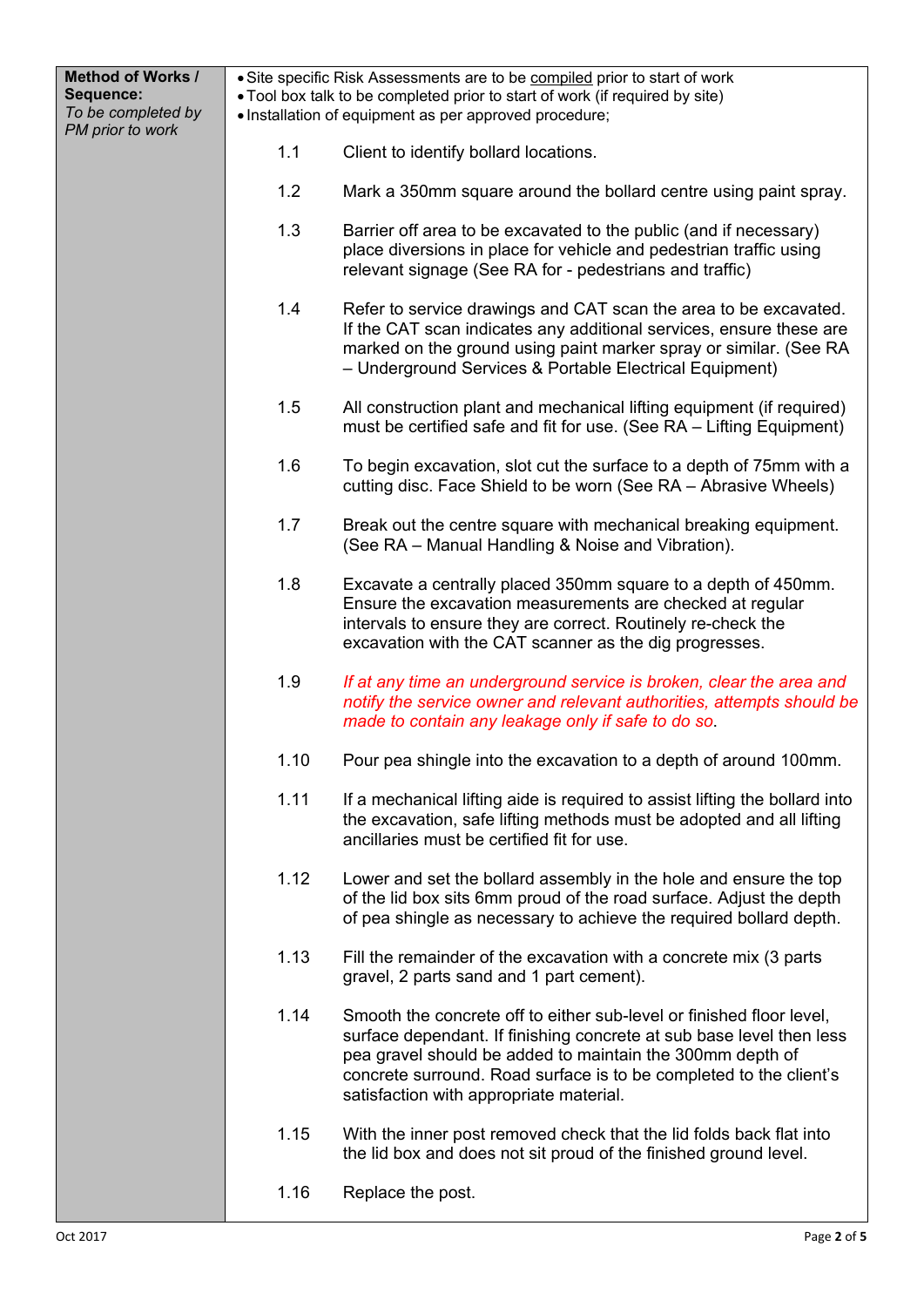

| <b>Environmental</b><br><b>Considerations</b><br>To be completed by<br>PM prior to work | Details of how waste generated during the work will be removed and its<br>disposal. All waste generated will be of a non-hazardous nature, e.g. packaging materials,<br>clipped cable ties etc. and will be stored in a designated place until appropriate for removal<br>and disposal in accordance with current waste legislation.<br>Will any pollution be generated during the work, if so what? Yes/No<br><b>Other Environmental controls.</b><br>Provisions made for any noisy work. Yes/No |
|-----------------------------------------------------------------------------------------|---------------------------------------------------------------------------------------------------------------------------------------------------------------------------------------------------------------------------------------------------------------------------------------------------------------------------------------------------------------------------------------------------------------------------------------------------------------------------------------------------|
| <b>Site Detail:</b><br><b>Storage Facilities</b><br>Laydown areas<br>Parking            | Our vehicle is to be parked in an approved space.                                                                                                                                                                                                                                                                                                                                                                                                                                                 |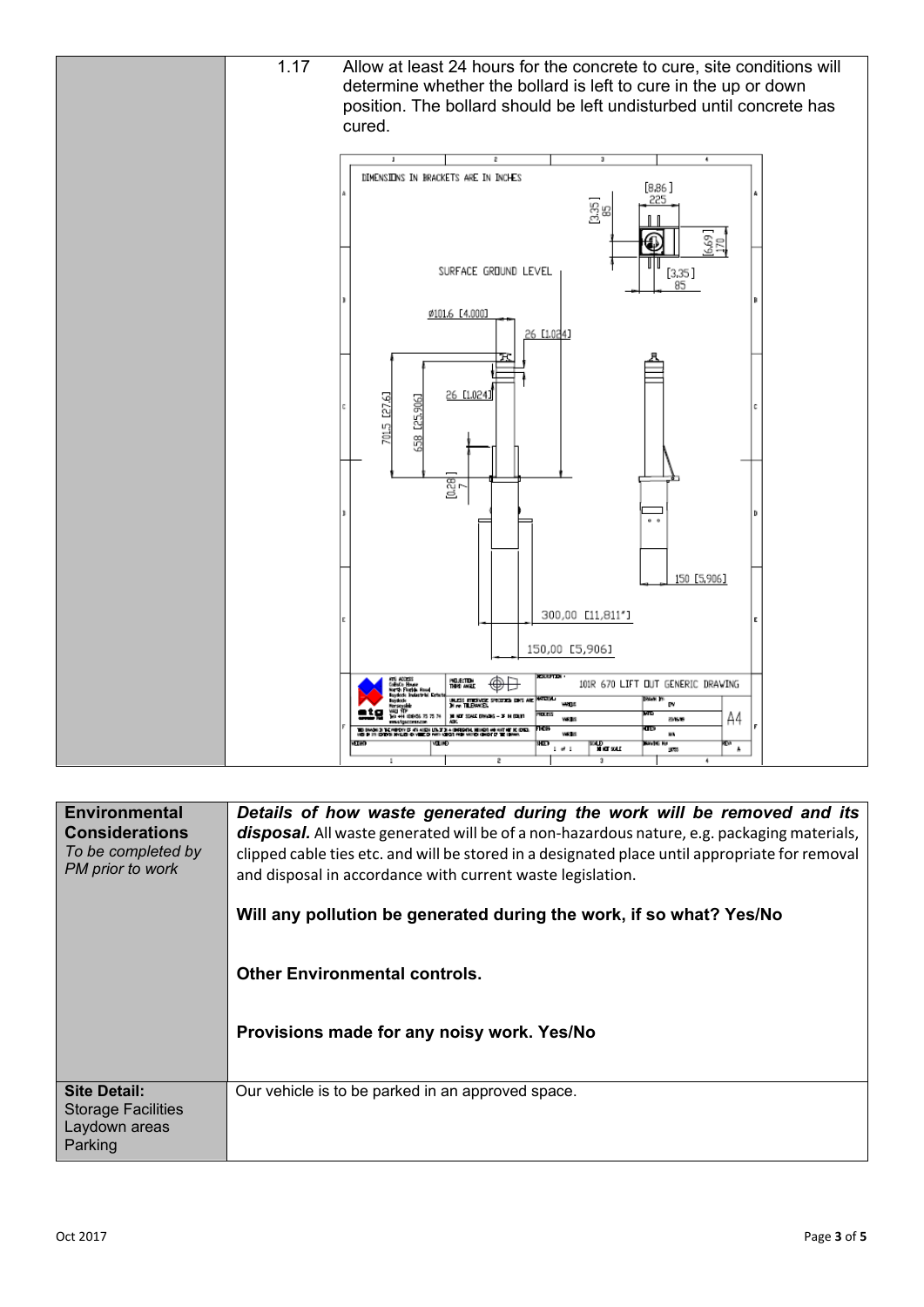| <b>Personal</b><br><b>Protective</b><br><b>Equipment:</b> |               |                |               |                 |                      |                 |
|-----------------------------------------------------------|---------------|----------------|---------------|-----------------|----------------------|-----------------|
|                                                           | ا             | ☑              | ☑             | ☑               | $\blacktriangledown$ |                 |
| Specification detail:                                     | <b>EN 397</b> | <b>EN 345S</b> | <b>EN 388</b> | <b>EN 166 B</b> | <b>EN 352</b>        | EN 149-<br>FFP3 |

| <b>COSHH</b><br><b>Product Details</b> |           |                    |                         |             |           |
|----------------------------------------|-----------|--------------------|-------------------------|-------------|-----------|
| <b>Attach relevant MSDS</b>            | Toxic     | Harmful            | Corrosive               | Flammable   | Oxidising |
| sheet (s)                              |           |                    |                         |             |           |
|                                        |           |                    |                         |             |           |
|                                        | Explosive | Pressurized<br>Gas | Harmful-<br>Environment | Respiratory |           |
|                                        |           |                    |                         |             |           |

| <b>Emergency:</b> | Location of nearest Hospital:        |                                                      |                            |        |                 |
|-------------------|--------------------------------------|------------------------------------------------------|----------------------------|--------|-----------------|
| <b>First Aid</b>  | Name(s) of Site first aid personnel: |                                                      | Location of First aid box: |        |                 |
|                   | <b>First aid</b>                     | On site: ATG Vehicle<br>U<br><b>First aid</b><br>box |                            |        |                 |
| Fire:             | Location of nearest fire station:    |                                                      |                            |        |                 |
|                   |                                      |                                                      |                            |        |                 |
|                   | Location of fire assembly point:     |                                                      | <b>T</b> FOAM              |        |                 |
|                   |                                      | Water                                                | Foam                       | Dry    | CO <sup>2</sup> |
|                   |                                      |                                                      |                            | Powder |                 |
|                   |                                      |                                                      |                            |        |                 |